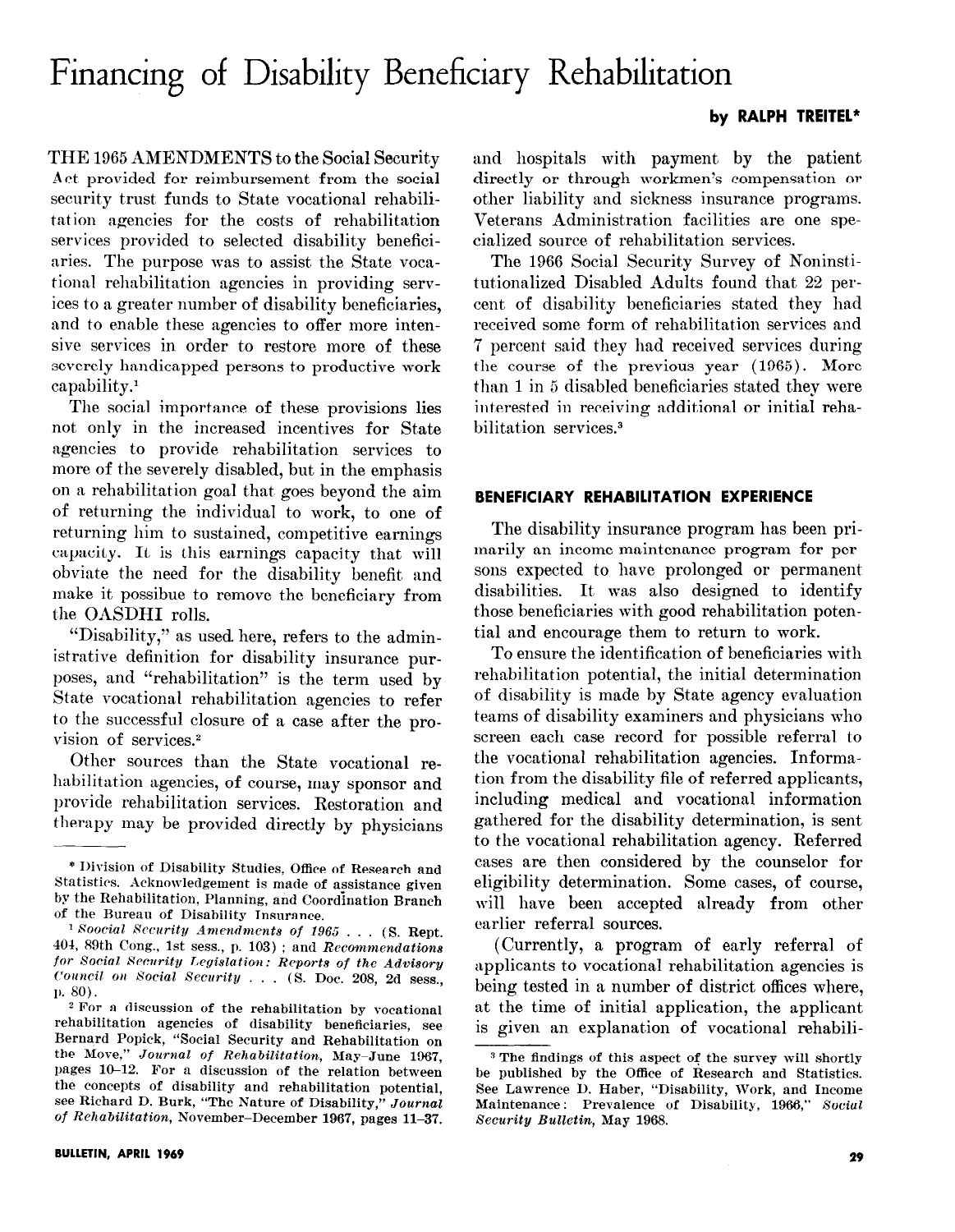tation services and, if he wishes, is referred immediately to the vocational rehabilitation agency. The Rehabilitation Services Administration is encouraging all State agencies to establish similar arrangements with Social Security Administration district offices. An experimental project in Atlanta, Georgia, aims at early aid and placement through mobilization of community resources for applicants. Applicants are referred to a project team consisting of a representative of a State disability unit, the Georgia State vocational rehabilitation agency, and the Georgia State Employment Service.)

To encourage attempts to return to work and establish the capacity to carry on regular, sustained employment, beneficiaries who work in spite of their impairment continue to receive full benefits during a trial work period of 9 months, and an additional 3 months of benefits are payable before the benefits are terminated. In addition, social security benefits may be suspended for beneficiaries who refuse, without good cause, to accept the offer of vocational rehabilitation services. Those beneficiaries whose benefits are terminated on account of medical recovery or for return to substantial gainful activity may immediately become reentitled to benefits without any waiting period if a new disability period is established within 5 years of their benefit termination.

## Numbers Referred and Rehabilitated

In 1965, State disability determination units screened for rehabilitation potential the case records of 553,000 applicants for disability benefits, of whom about two-thirds became disability beneficiaries. About 1 applicant in 10 was referred to the vocational rehabilitation agencies, and about 1 in 4 of the referred applicants was accepted for rehabilitation services or was already in their active caseload.

Although the aim has been to promote rehabilitation of disability beneficiaries, only a small number have received vocational rehabilitation services through the State agencies. From the beginning of the disability program in 1955 through fiscal year 1965, more than 2 million severely disabled persons received disability benefits under the Social Security Act; of these, an estimated 19,000 have been rehabilitated by the vocational rehabilitation agencies of the States.<sup>4</sup>

As Congress noted in 1965, "Social Security disability beneficiaries, who are likely to be older and more severely disabled than other applicants for vocational rehabilitation, generally do not represent the best investment of the State's rehabilitation resources, and they often have a lower priority than others applying for rehabilitation services."<sup>5</sup>

Most workers with mild or temporary disabilities do not meet the requirements for disability benefits. For the purpose of determining insurance eligibility, disability is defined as the inability to engage in any substantial gainful activity by reason of any medically determinable physical or mental impairment that can be expected to result in death or that has lasted or can be expected to last for a continuous period of not less than 12 months. Before the 1965 amendments, the duration of the disability was defined as longcontinued, indefinite, or one likely to result in death. By and large, it was a program for disability resulting from irreversible conditions.

A large number of beneficiaries suffer from chronic and progressive conditions. Of those who received disabled-worker awards in 1965, more than one-fourth had diseases of the circulatory system ; more than 70 percent were aged 50 or older; and 20 percent were either institutionalized, hospitalized, or housebound at the time of application.<sup>6</sup>

## Beneficiary Recovery

Of 169,000 terminations of disability benefits in 1966, 50 percent were terminated because of death and 35 percent represented conversions to old-age benefits at age 65. Only 23,000, or 14 percent, had benefits terminated because of medical recovery or return to substantial gainful activity. These cessations of benefits for recovery or return to work represented 1.8 percent of the 1,266,OOO individuals who received disability benefits in the year.

Many of the cessations because of recovery

<sup>4</sup> These estimates are based on reports of the Rehabilitation Services Administration and of the Division of Management and Appraisal, Bureau of Disability Insurance, Social Security Administration.

<sup>5</sup> S. Rept. 404, op. cit.

<sup>&</sup>lt;sup>6</sup> Disability Applicant Statistics, Office of Research and Statistics, December 1967.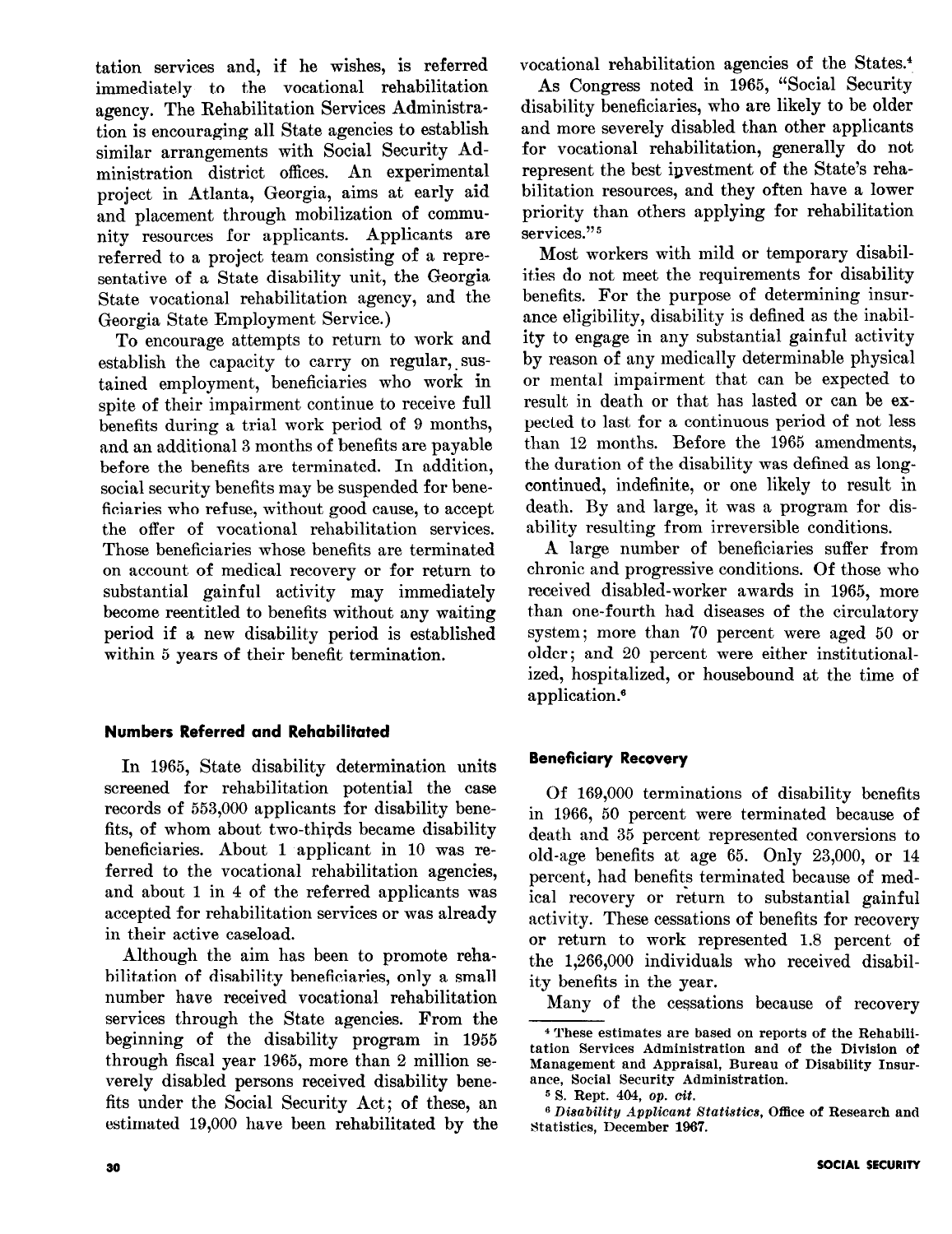occurred without the aid of rehabilitation agencies. Rehiring by a former employer is one method of returning to work that may preclude the need for rehabilitation services. Studies related to investigations of continuing entitlement indicate that more than a fourth of those beneficiaries who attempted work and whose benefits were terminated for recovery returned to their previous employment.'

Even though he may have the capacity to do productive work, the severely disabled job-seeker is apt to encounter labor-market resistance to the hiring of the handicapped—particularly when he is not young.8

The Vocational Rehabilitation Amendments of 1968 (P.L. 90-391) authorize funds to employers and organizations for the running of training programs for the handicapped. In addition to providing training for the disabled person, such programs can give these employers experience with the productive capacities of the handicapped. The amendments also authorize funds to train the handicapped in public service careers in such fields as rehabilitation, health, safety, and welfare.

In some countries, as in France, legislation is directed to labor-market resistance to hiring the handicapped by requiring public and private employers to reserve a fixed proportion of their positions for the handicapped. Beneficiary rehabilitation has been limited up to now. Recent studies, however, indicate that many more of the severely disabled may be likely candidates for rehabilitation than the number accepted for services in the past.

#### Demonstration Project on Rehabilitating Disability Beneficiaries

A demonstration project supported by the Rehabilitation Services Administration was conducted in 11 State rehabilitation centers on the feasibility of rehabilitating disability beneficiaries. It concluded that, given careful selection procedures, the service cost might not be appreciably above that for other rehabilitants and would be small compared with the savings from disability benefit terminations.<sup>9</sup>

Out of 10,698 disability beneficiaries, a group of 1,176 carefully evaluated cases were accepted for services. Of these, 354 were returned to employment, and an additional 296 were still receiving services at the end of the 3-year study period. The average cost of the services for those successfully rehabilitated was \$1,182. More than 3 percent of the initial group of beneficiaries were rehabilitated. This proportion compares favorably with estimates of less than 1 percent of beneficiaries rehabilitated through vocational rehabilitation agencies in the past.

### Other Legislation Affecting Number Rehabilitated

In addition to the provisions for payments from the social security trust funds, other recent. legislation should increase the number of rehabilitated beneficiaries. Among the changes were broadening of the definition of disability in the Social Security Amendments of 1965 to include those whose disability might be expected to improve after 12 months and the liberalization of the insured-status requirements in 1967 for workers disabled before age 31. Many less permanently handicapped and younger workers will now be entitled to disability benefits.

The 1965 and 1967 amendments to the Vocational Rehabilitation Act significantly raised the limits on Federal appropriations to support basic State programs and provided additional resources to the States to broaden the scope of goods and services available to the handicapped.

In 1967, more than 173,000 clients were rehabilitated by State agencies, an increase of 12 percent over the number rehabilitated in 1966; in 1968, more than  $200,000$  were rehabilitateda 35-percent increase over the 1966 number of

i Barbara Levenson and Jerome Green, "Return to Work after Severe Disability," Journal of Chroni lliseases, 1965, pages 167-180; Robert Ferguson, "A Follow-Up of the 1963 Levenson and Green Study Sample," Dieability Studies Note, Bureau of Disability Insurance, Social Security Administration, July 1967.

<sup>8</sup> Labor-market restrictions on social security applicants are discussed by Robert P. Overs, "Vocational Appraisal of Social Security Disability Claimants," The Personnel and Guidance Journal, December 1968, page 37.

<sup>9</sup> Robert M. Gray, et al., The Severely Disabled Person Ia Rehabilitated (University of Utah College of Medicine, March 1966). See also Delores A. Berg and Iver A. Iversen, The Project 21 Report: A Summary (The American Rehabilitation Foundation, February 1967), for assessment of the referral and the disability determination processes.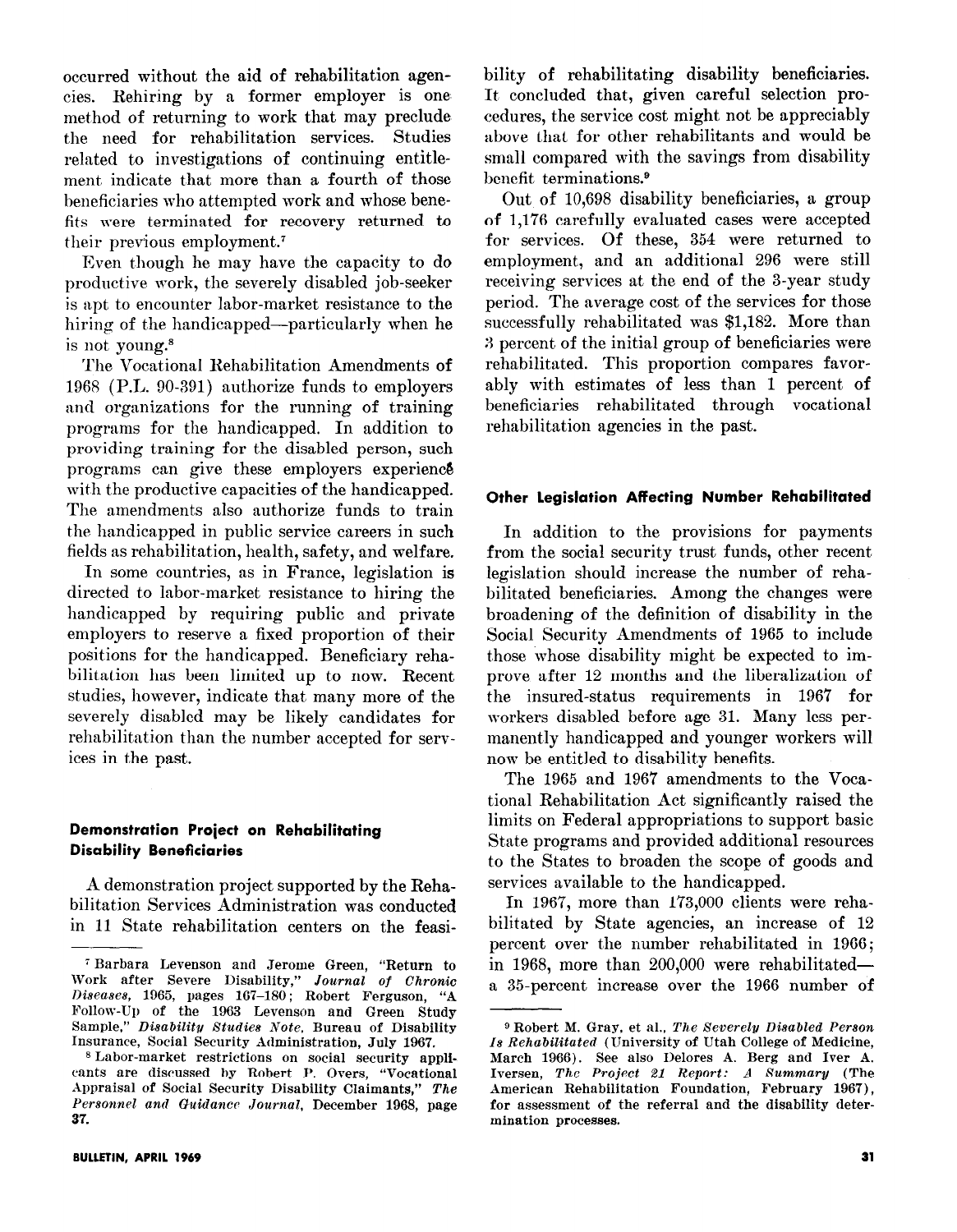rehabilitations. Beneficiary rehabilitations, as identified by the Rehabilitation Services Administration, increased from about 6,700 in 1966 to about 9,000 in 1967 and nearly 13,000 in 1968.<sup>10</sup>

It should be made clear that not all the beneficiaries identified as successfully rehabilitated by the vocational rehabilitation agencies return to such sustained, competitive employment that their disability benefits are terminated. Though vocational rehabilitation agencies may classify the individual as rehabilitated when he has returned to work, the cessation of social security benefit payments occurs only after remunerative work of at least 9 months, unless there is significant medical recovery. Some persons classified as rehabilitated by the vocational rehabilitation agencies do not return to gainful, competitive employment but may be limited to sheltered work or homemaking. Before the social security benefit can be terminated, the individual must return to sustained, substantial gainful employment or there must be evidence of sufficient medical recovery that such employment is again possible.

## FINANCING OF REHABILITATION SERVICES

In enacting the trust-fund financing program, Congress stipulated that the social security expenditures for rehabilitation should produce savings or equal the cost to the trust funds, as well as lead to general economic and social gains by enabling disabled persons to become self -supporting. Savings to the trust funds would occur when the value of benefits saved because of termination exceeded the costs of reimbursed expenditures. These direct savings would be further increased by the amount of social security taxes paid on restored earnings.

To accomplish this objective, vocational rehabilitation counselors are asked to request reimbursement only for services to beneficiaries who have a reasonable likelihood of being restored to substantial gainful employment and who could not be expected to return to such work without the aid of rehabilitation services.

Other beneficiaries who might gain from rehabilitation services but who could not be expected to return to competitive employment continue to receive vocational rehabilitation services in the same manner as in the past—that is, under regular State-Federal funding arrangements. Persons whose applications for disability benefits are denied are also considered for referral to vocational rehabilitation agencies, but they are not, of course, included in the trust-fund financing program.

## Expenditures

Reimbursable expenses from the trust funds include case service costs and evaluation and planning costs. They also cover the estimated costs of administration, guidance, and placement counseling.

There is presently no maximum limit on expenditures for any one beneficiary. A ceiling on funds available for allocation to the States, has, however, been established: The total amount of reimbursement in any year may not exceed 1 percent of the total amount of social security disability benefits disbursed in the previous year. On the basis of total benefits paid in 1966, the amount of trust funds available in the fiscal year 196'7 was \$14.8 million, but only about \$9 million was expended. In 1968 the total amount available -\$16 million-was expended.

For fiscal year 1969, \$18 million is expected to be obligated for allocation under this program and \$21 million for fiscal year 1970. Preliminary budget requests from the State agencies for fiscal year 1969 indicated that all available funds would be used.

## Program Operations

Arrangements to enter into the trust-fund reimbursement program were not completed by all the State agencies until 1968. Amended plans were required of the States to meet prescribed policies, including the criteria for selection into the trust fund program and the offering of services without regard to citizenship, residence, or economic need. In addition, as a result of the expansion of their regular programs through

<sup>&</sup>lt;sup>10</sup> Rehabilitation Services Administration, Characteristics and Trends of Clients Rehabilitated in Fiacal Years 1963-1967, March 1968, and Quarterly Status Report of Social Security Disability Insurance Beneficiaries, Rehabilitation Service Series No. 69-2, Supplement 2, October 1968.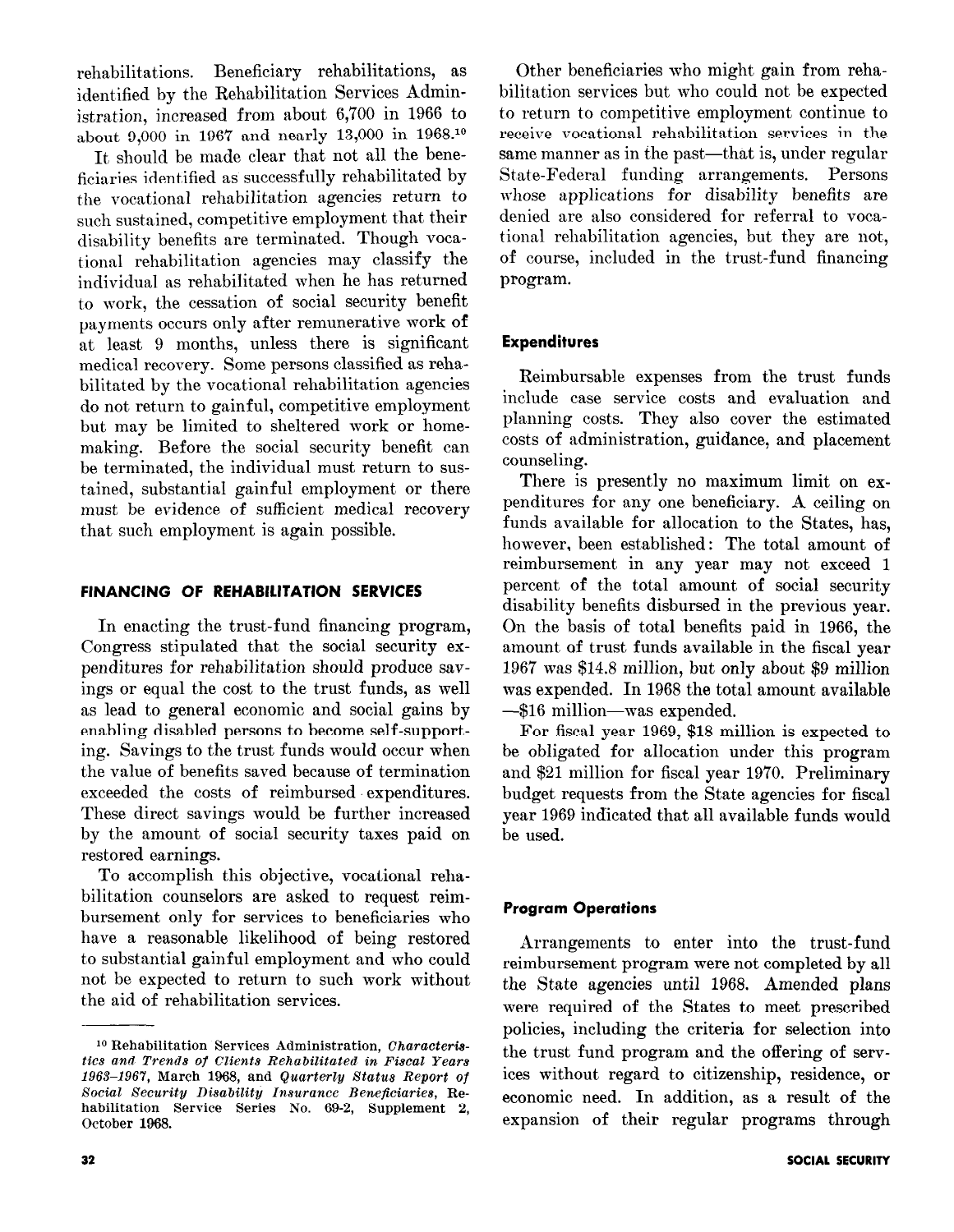increased availability of Federal funds, State agencies were confronted with extensive planning and staffing problems. Accordingly, the agencies were in a position to expend only a limited amount of reimbursable funds-about  $$500,000$ from the time of enactment of the 1965 amendments until the end of the fiscal year 1966. Many States did not excercise the option of making retroactive charges as they entered the program.

Only 62 of 91 agencies had amended plans in effect by the end of fiscal year 1966. When the fiscal year 1967 ended, 88 State agencies had amended plans approved, and by 1968 all agencies were participating in the program.

In fiscal year 1967, an estimated 592,000 applicants for disability benefits were considered for vocational rehabilitation referral. Of these, 378,-000 were disability beneficiaries. During the same period, about 9,000 disability beneficiaries were rehabilitated. Of these beneficiaries whose cases were closed after rehabilitation, only about 2,000 had services financed with any trust fund money, an indication of the early stage of development of the program. Some of those whose services were financed from the trust funds may have begun receiving services under regular vocational rehabilitation financing procedures and therefore may not represent clients added to the regular vocational rehabilitation programs because of the trust-fund program.

In fiscal year 1968, more than 27,000 closures represented beneficiaries with trust-fund financing,

TABLE 1.-Vocational rehabilitation closure status for disability insurance beneficiaries in fiscal year 1968 1

| Vocational<br>rehabilitation<br>agency clients                                               | Total<br>closures <sup>2</sup> | Rehabilitated | Not<br>rehabilitated<br>after accept-<br>ance | Not accepted<br>for services<br>after referra |
|----------------------------------------------------------------------------------------------|--------------------------------|---------------|-----------------------------------------------|-----------------------------------------------|
| All vocational<br>rehabilitation<br>agency clients:<br>Number<br>Percent                     | 590,000<br>100                 | 207.900<br>35 | 61.000<br>10                                  | 322,000<br>55                                 |
| Disability<br>beneficiary<br>clients, total:<br>$Number_{\ldots}$<br>Percent                 | 62,800<br>100                  | 12,900<br>21  | 7.000<br>11                                   | 42.900<br>68                                  |
| Trust-fund<br>beneficiaries:<br>$Number_{\ldots}$<br>$Percent \dots \dots$<br>Non-trust-fund | 27,500<br>100                  | 5.900<br>21   | 3,300<br>12                                   | 18,300<br>67                                  |
| beneficiaries:<br>Number<br>Percent <sub>--------</sub> -                                    | 35,300<br>100                  | 7.000<br>20   | 3.700<br>10                                   | 24,600<br>70                                  |

probably more than twice the total of the previous year. In the same year, out of approximately 13,000 beneficiaries reported as rehabilitated, about 6,000 had trust-fund financing (table 1).

In some States, new arrangements to promote the rehabilitation of the severely disabled provide for counzelors to work on a full-time basis with the severely disabled beneficiaries, with reimbursed service costs. At the end of 1968 more than 160 full-time counselors were working with these beneficiaries.

## Benefit Savings

Disabled-worker beneficiaries.—Of approximately 7,800 rehabilitated beneficiaries, some or all of whose rehabilitation services were paid from the trust funds through June 1968, 1,195 workers have been identified as having their disability benefits terminated after rehabilitation. These workers are the ones for whom benefit savings can be considered to accrue. A number of the remainder of the rehabilitated beneficiaries may be presumed to be engaged in the trial work period with termination of benefits a future possibility. The average age of these 1,195 worker beneficiaries was 44 at the time of benefit termination. There were 554 who had no dependents entitled to family benefits and 641 with a total of 2,091 dependents.

The total amount of the monthly benefits payable to these workers was \$146,000, and the amount payable monthly to their entitled dependents was \$79,000, or \$225,000 monthly in benefits terminated. The average monthly benefit to the family group with or without dependents was \$189. Through June 30, 1968, the amount of identified benefits saved as a result of terminations totaled \$1,697,000.

Savings to the social security trust funds will continue to accrue for each worker whose benefit has been terminated as long as he does not return to the disability rolls, up to retirement or death. (It is presumed that return to sustained employment capacity and benefit termination following rehabilitation closure is primarily due to the provision of rehabilitation services.)

Disabled child beneficiaries.—The disabled adult children who are entitled to benefits as the

<sup>&</sup>lt;sup>1</sup> Information based on data from the Rehabilitation Services Administration and on their identification of the beneficiary status of clients.<br>
<sup>2</sup> Based on RSA classification for cases referred to vocational rehabilitat